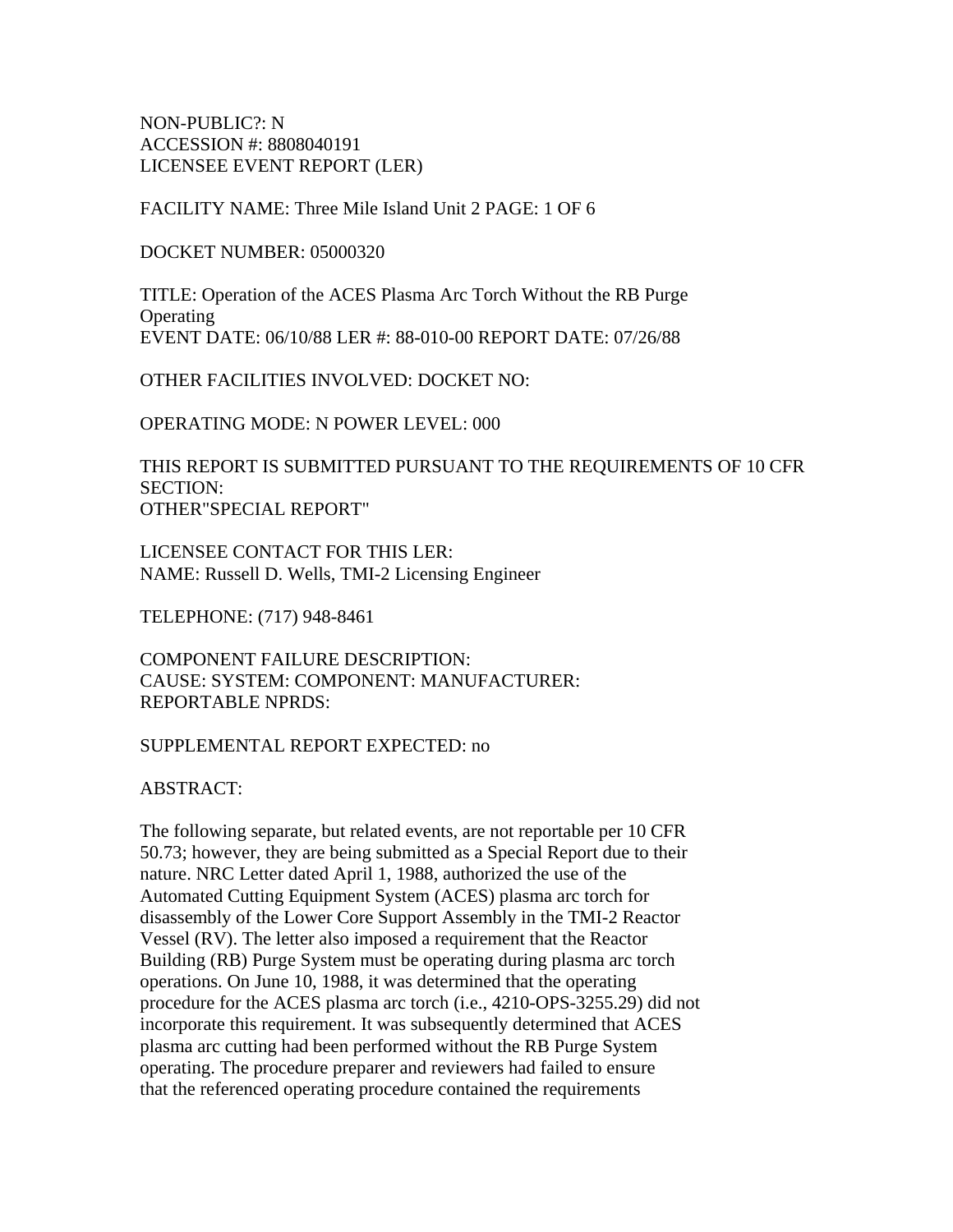specified in the referenced NRC Letter which was available for their review. The operating procedure was revised on June 13, 1988, to include the requirement to operate the RB Purge. However, at 0337 on June 23, 1988, a Fuel Handling Senior Reactor Operator (FHSRO) initiated plasma arc cutting without the RB Purge operating. The FHSRO was cognizant of this requirement; however, due to sore throat, he instructed a technician to read the steps of the operating procedure to the personnel in the RB. The technician was not familiar with the procedure and the FHSRO, who was responsible for the activity being performed, failed to ensure that the steps of the procedure were performed correctly. As a result, the requirement to operate the RB Purge was inadvertently overlooked. The root cause of both events was personnel error. This event is being discussed with Defueling Department Supervisors and a checklist has been added to the operating procedure.

# END OF ABSTRACT

### TEXT PAGE 2 OF 6

### I. PLANT OPERATING CONDITIONS BEFORE THE EVENT

The TMI-2 facility was in a long-term cold shutdown state; the defueling evolution was in progress utilizing the Automated Cutting Equipment System (ACES) plasma arc torch in the Reactor Vessel to disassemble the Lower Core Support Assembly (LCSA). The reactor decay heat was being removed via loss to ambient.

NRC Letter dated April 1, 1938, approved the TMI-2 Safety Evaluation Report (SER) for LCSA defueling. The NRC Letter contained a restriction that the Reactor Building (RB) Purge System (IEEE Code VA) must be operating whenever plasma arc cutting of the LCSA is performed.

### II. STATUS OF STRUCTURES, COMPONENTS, OR SYSTEMS THAT WERE INOPERABLE AT THE START OF THE EVENT AND THAT CONTRIBUTED TO THE EVENT

 $N/A$ 

### III. EVENT DESCRIPTION

The following two (2) events concern the operation of the ACES plasma arc torch without the RB Purge operating contrary to the requirement imposed by the above referenced NRC Letter. Neither of these events is reportable per 10 CFR 50.73; however, due to the nature of these events, GPU Nuclear is submitting the following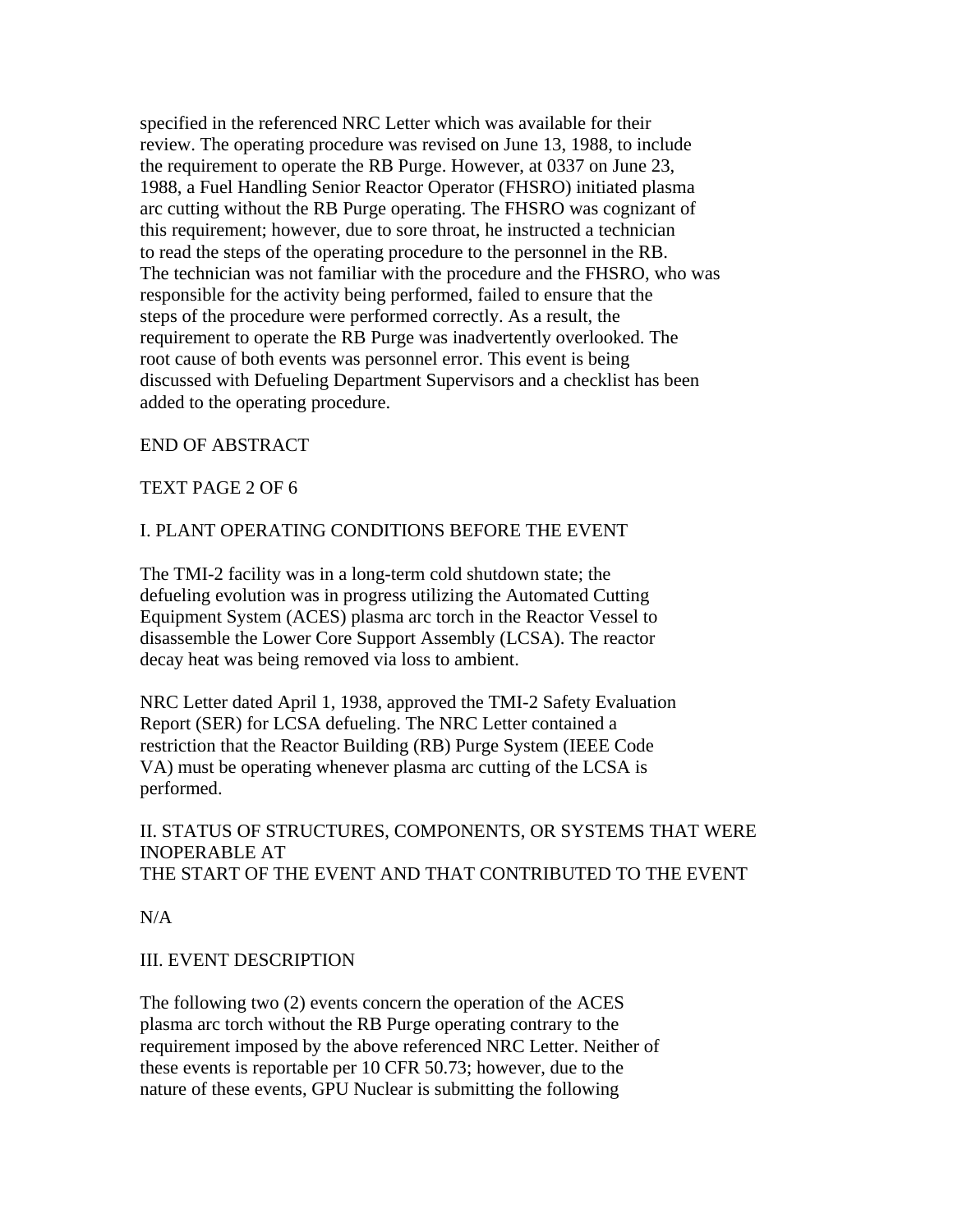### Special Report.

#### Event A

At approximately 1100 hours on June 10, 1988, during a classroom training session, a TMI-2 Fuel Handling Senior Reactor Operator (FHSRO), questioned whether compliance with the NRC requirement for operating the RB Purge during ACES plasma arc cutting was being achieved. TMI-2 Operating Procedure 4210-OPS-3255.29, "Automated Cutting Equipment System Operation," was reviewed and it was noted that the procedure did not include this requirement. Since this operating procedure governs the operation of the ACES plasma arc torch, it should have specified the requirement to operate the RB Purge during ACES plasma arc cutting. A review of the FHSRO and Control Room logs revealed that approximately 80 plasma arc cuts had been performed when the RB Purge was not operating during the period of May 11, 1988 (i.e., when ACES plasma arc cutting was initiated) to June 10, 1988 (i.e., the date of this event). It is noteworthy that each cut using the ACES plasma arc torch is of very short duration (i.e., generally less than one minute).

#### TEXT PAGE 3 OF 6

Further operation of the ACES plasma arc torch was suspended until the relevant operating procedure was revised to include the prerequisite to operate the RB Purge. The operating procedure was revised to include the requirement to operate the RB Purge during ACES plasma arc torch operations via a Procedure Change Request (PCR) which became effective on June 13, 1988.

#### Event B

At 0337 hours on June 23, 1988, the duty FHSRO initiated ACES plasma arc cutting of the LCSA without confirming the RB Purge was operating. The FHSRO was stationed in the TMI-2 Command Center and was remotely directing personnel stationed in the RB. Two (2) cuts were made before the FHSRO discovered his error. The FHSRO immediately ceased cutting operations and contacted the Control Room to request that the RB Purge be started prior to resuming further ACES plasma arc torch operations.

The FHSRO was cognizant of the requirement to operate the RB Purge prior to performing ACES plasma arc torch operations. At the time of this event, Operating Procedure 4210-OPS-3255.29 had been revised to require operation of the RB Purge prior to initiating operation of the ACES plasma arc torch. Additionally, prior to the start of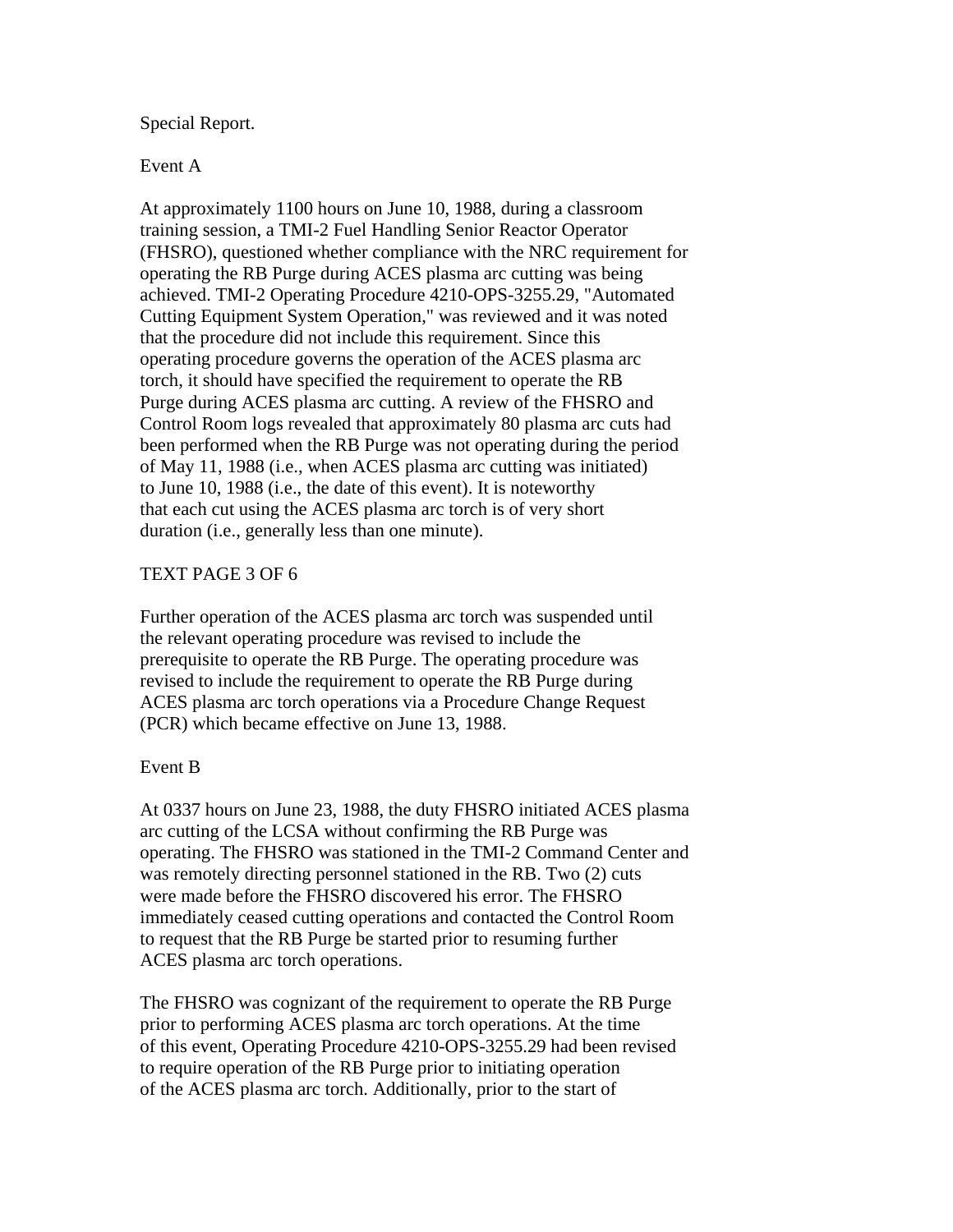his shift, the FHSRO received permission from the Control Room to perform core alterations and was notified by Control Room personnel that the RB Purge was secured.

At the time of this event, the FHSRO was experiencing voice problems due to a sore throat and was having difficultly communicating with personnel in the RB. In order to avoid further throat irritation, the FHSRO instructed a vendor technician for the ACES plasma arc torch to read the steps of the referenced operating procedure to the personnel in the RB. However, the vendor technician was not familiar with the requirements of the operating procedure and the FHSRO, who is responsible for supervising the performance of core alterations per the TMI-2 Technical Specifications, failed to ensure that the requirements stipulated in the referenced operating procedure were met. Following the performance of two (2) cuts using the ACES plasma arc torch, the FHSRO realized that he had not requested start up of the RB Purge System and immediately suspended cutting operations.

# IV. ROOT CAUSE OF THE EVENT

The root of cause of both events has been determined to be personnel error due to inattention to detail. The specific causal details for each event are described below.

### TEXT PAGE 4 OF 6

### Event A

The preparer/cognizant engineer of Revision 0 to the referenced operating procedure properly referred to the LCSA SER, Revision 2, and the referenced NRC approval letter during the development of this procedure. This individual, who is within the Defueling organization, believed that it was the responsibility of the Site Operations Department to revise the RB Purge System Procedure (i.e. 4210-OPS-3824.02) to include the restriction on operating the RB Purge during ACES plasma arc cutting. This approach was erroneous since operation of the RB Purge is a prerequisite for ACES plasma arc torch operation; thus, the operating procedure for the ACES plasma arc torch (i.e., 4210-OPS-3255.29) should have contained this restriction.

The procedure preparer/cognizant engineer failed to communicate his viewpoint to his management. Additionally, the Responsible Technical Reviewer (RTR) and other in-line procedure reviewers, including the Safety Review Group (SRG), failed to identify the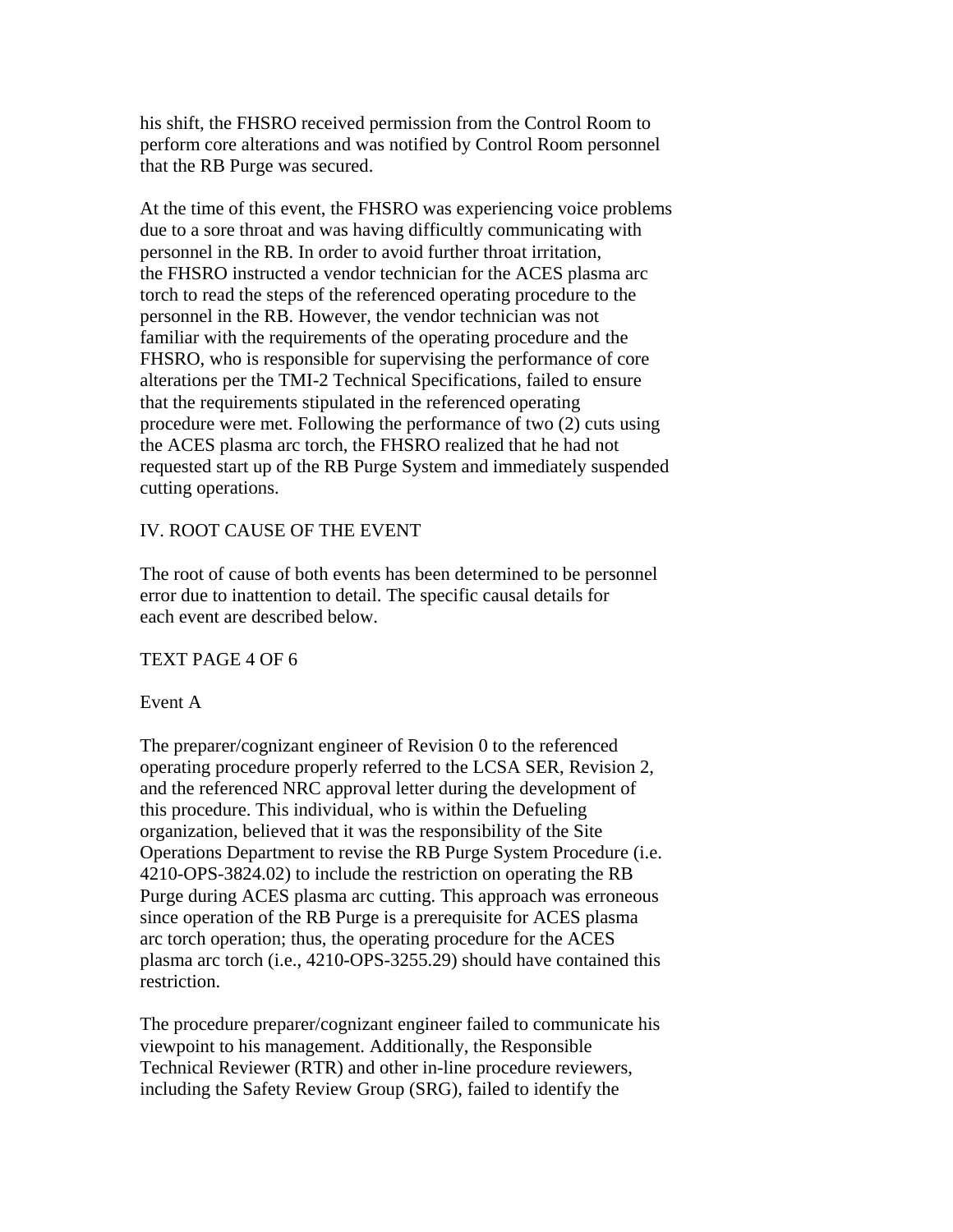absence of the requirement to operate the RB Purge during review of procedure 4210-OPS-3255.29. The referenced NRC Letter was widely distributed and readily available for review. Nonetheless, some procedure reviewers (e.g., the RTR) were not cognizant of the requirements stipulated in the referenced NRC Letter. In the case of the SRG, the NRC Letter was referenced but the requirement to operate the RB Purge was inadvertently overlooked during the review.

### Event B

The duty FHSRO was cognizant of the requirement to operate the RB Purge prior to ACES plasma arc torch operations. However, due to a sore throat, the FHSRO was unable to directly communicate with the personnel in the RB. As a result, the FHSRO instructed an individual not familiar with the referenced operating procedure to read the steps of the procedure to the work crew in the RB. The FHSRO should have ensured that this individual was following the procedural requirements in their proper sequence; included was the requirement to operate the RB Purge.

It is noteworthy that GPU Nuclear Policy 1000-POL-2000.02, "Standards of Conduct," states: "It is essential that employees report to work fit to perform their duties safely and efficiently." Additionally, GPU Nuclear Procedure 1000-PLN-1100.01, "GPU Nuclear Medical Plan," states: "...it is the responsibility of site management to refer any individual who is having physical difficultly in performing his/her regular job duties to the site medical department for evaluation." The Defueling Department Director was cognizant that the FHSRO was suffering voice problems. However, neither the Defueling Department Director nor the FHSRO were of the opinion that the FHSRO was unable to perform his responsibilities in a safe and efficient manner.

### TEXT PAGE 5 OF 6

A significant contributing factor to this event was that the referenced procedure did not contain sign-off steps or a checklist to aid personnel in verifying that all prerequisites had been satisfied prior to operating the ACES plasma arc torch.

Other factors which may have contributed to this event were:

A great deal of activity associated with the plasma arc torch was going on in the Command Center at the time of this event including the deployment of a new type of torch which required unique programming to operate.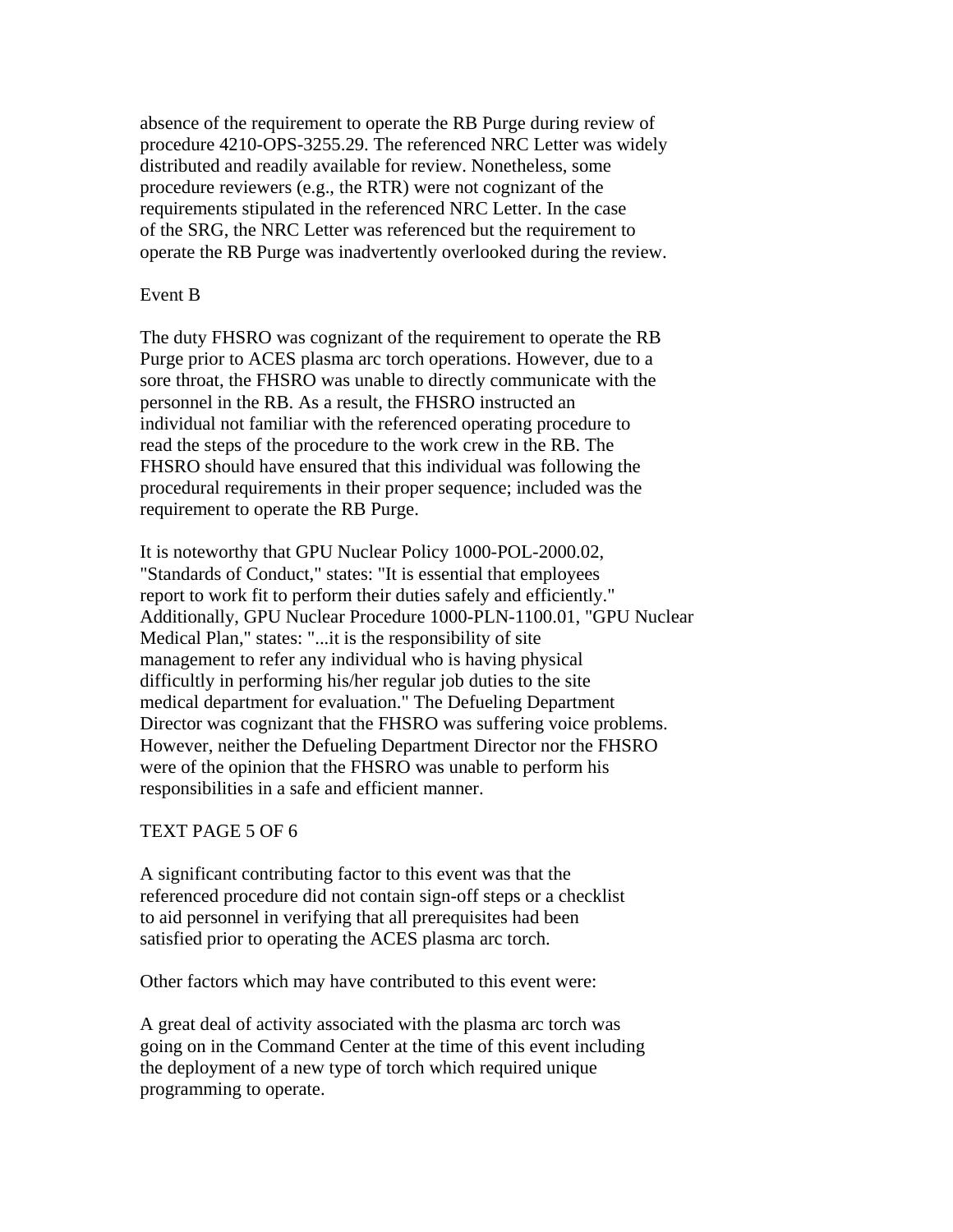The FHSRO was attempting to expedite deployment of the plasma arc torch in order to accomplish cutting on the backshift (i.e., 2300-0700).

# V. CORRECTIVE ACTIONS

### Event A

Operating Procedure 4210-OPS-3255.29 was revised on June 13, 1988, to include the requirement to operate the RB Purge during plasma arc torch operations. Affected personnel, including the Cognizant Engineer, RTR and SRG personnel, have been counselled on the need to thoroughly review all applicable GPU Nuclear and NRC documents as part of procedure review to ensure that the restrictions stipulated are incorporated in the applicable procedure(s). The Defueling Director placed specific instructions in the FHSRO night order book about RB Purge operation during plasma arc cutting and discussed this requirement with the FHSROs. Additionally, this event will be included in the "lessons-learned" section of future RTR . Requalification Training.

#### Event B

A critique of this event was conducted on June 23, 1988. The FHSRO recognized that inattention to procedural detail directly contributed to this event. This event will be reviewed with all defueling supervisors, including the FHSROs, emphasizing that although certain tasks can be delegated, it is the responsibility of the supervisor to ensure tasks are performed safely and in accordance with procedural requirements.

A critical item checklist, which the duty FHSRO is required to sign prior to initiating plasma arc torch cut operations, has been added to Operating Procedure 4210-OPS-3255.29. Verification of RB Purge operation is included on this checklist. This action was implemented on

### TEXT PAGE 6 OF 6

June 24, 1988, via a Temporary Change Notice. The checklist will be permanently incorporated into the referenced operating procedure by means of a PCR which will be tracked by a Licensing and Nuclear Safety Action Item. Additionally, the Defueling Department will review this operating procedure and similar-type procedures which govern repetitive defueling operations to determine if other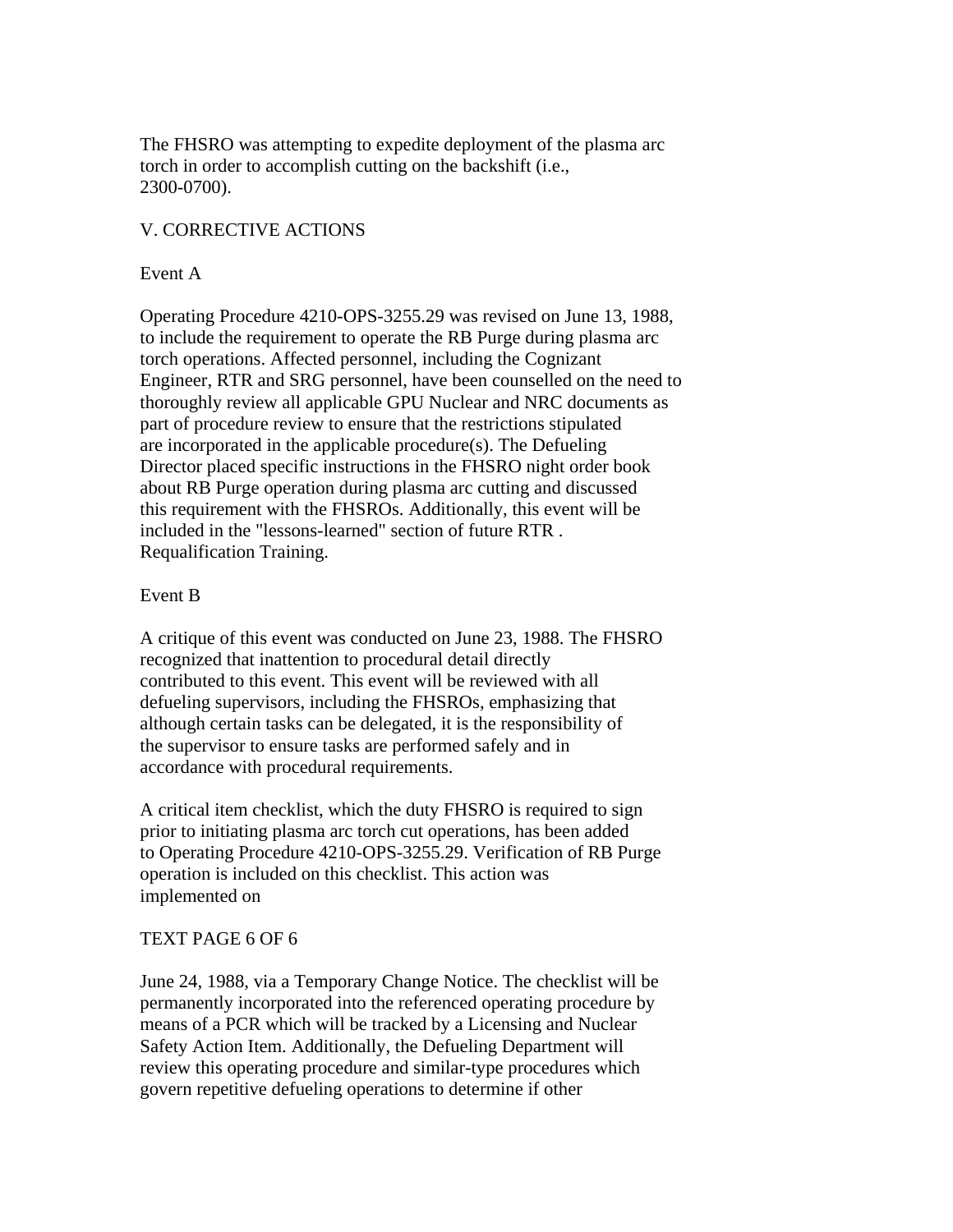#### critical item checklists are necessary.

# VI. COMPONENT FAILURE DATA

 $N/A$ 

# VII. AUTOMATIC OR MANUALLY INITIATED SAFETY SYSTEM RESPONSES

 $N/A$ 

# VIII.ASSESSMENT OF THE SAFETY CONSEQUENCES AND IMPLICATIONS OF THE EVENT

The ACES plasma arc torch utilizes nitrogen as the primary and secondary torch gases. Numerous analyses performed by GPU Nuclear (e.g., GPU Nuclear letter 4410-87-L-0091 dated June 25, 1987) determined that the potential for generating releases of toxic gases (e.g., nickel carbonyl, nitric oxide, and other nitric oxide compounds) was highly unlikely and, thus, does not pose a safety hazard. As a precautionary measure, GPU Nuclear correspondence to the NRC stipulated that during ACES plasma arc cutting in the RV, effluent from the off-gas system will be collected above the RV and transferred to the "B" D-ring in the vicinity of the RB Purge System exhaust suction point. As a additional precautionary measure, the referenced NRC Letter required that the RB Purge System shall be operating whenever ACES plasma arc cutting is in progress in order to provide further off-gas ventilation and filtration. During the time periods that ACES plasma arc cutting was performed without the RB Purge System operating, no deleterious effects on personnel working in the RB was observed. Thus, the events described in this report did not jeopardize the health and safety of the public.

### ATTACHMENT 1 TO 8808040191 PAGE 1 OF 1

GPU Nuclear Corporation Post Office Box 480 GPU Nuclear Route 441 South Middletown,Pennsylvanla 17057-0191 717 948-7621 TELEX 84-2386 Writer's Direct Dial Number:

(717) 948-8461

July 26, 1988 4410-88-L-0115/0401P